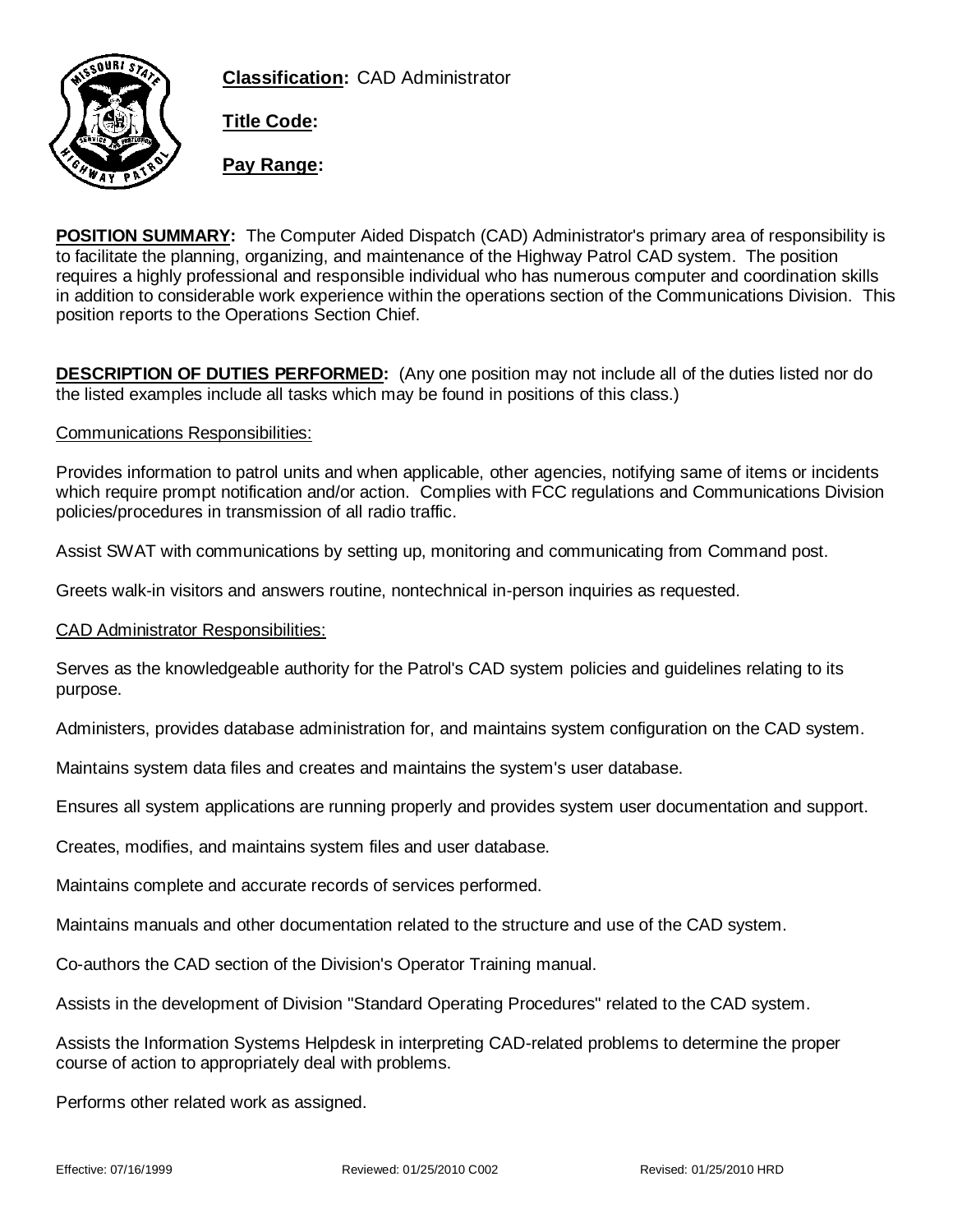## **Classification:** CAD Administrator **Page 2**

**REQUIRED KNOWLEDGE, SKILLS, AND ABILITIES:** Communications: Must have the ability to actively listen to others for understanding of their needs and situations; ability to speak English with sufficient clarity to be understood by others on the telephone, radio, or in person. Must be able to assertively control conversations in order to quickly and accurately gather pertinent information and be able to communicate this information professionally and precisely to the proper recipient. Must be able to read and understand written correspondence, memoranda and directives. Must have the ability to report events and information in writing legibly and accurately, using proper English grammar, spelling and structure.

Decision Making: Must have the ability to act in a decisive manner, using good judgment. Must have the ability to maintain objectivity in the decision making process; must have the ability to effectively prioritize situations and information and make appropriate decisions based on information received. Must have the ability to learn and apply new information; must have the ability to handle a variety of rapidly flowing information at one time; must have the ability to remember numerous details.

Interpersonal Relationships: Must be consistent in dealing with people; must be able to detach from callers' emotions, yet project an image of empathy (i.e., avoid personal involvement). Must have the ability to maintain appropriate and constructive behavior and attitude in response to difficult or adverse situations. Must have the ability and willingness to accept criticism and/or discipline; must have the ability and willingness to accept responsibility for actions. Must have the ability to work cooperatively with supervisors and establish cohesive, effective relationships with peers (i.e., teamwork abilities).

Professional Attitude: Must have the ability to act in a mature, dependable fashion; must have the ability and willingness to maintain work habits such as reporting to work on time, with little prompting and intervention. Must represent the organization to other agencies and citizens with a courteous, helpful, accurate and businesslike attitude in all radio, telephone and personal contact. Must have the willingness and ability to respect private, confidential information; must have the ability to support and carryout directives.

Quality of Work: Must be able to provide high quality, accurate work. Must be able to perform multiple tasks simultaneously; must be able to do several things at one time and remain focused under stress. Must have the ability to adjust to new and/or unique situations. Must have the ability to properly understand and interpret computer software; must have the ability to successfully "troubleshoot" and repair electronic equipment.

Supervisory Abilities: Must have the ability to supervise the actions of others, dealing with subordinates in a fair and objective manner. Must have the ability to effectively evaluate the performance of subordinates; must have the ability to recognize symptoms in performance of individuals which indicate the need for additional training, discipline or supervisory counseling; must have the ability to recognize and commend superior performance. Must have the ability to evaluate personnel needs and workloads; must have the ability to implement changes in current procedures to eliminate backlogs, streamline operations and accomplish work more effectively.

Physical Abilities: Must have the ability to hear and understand sound sources coming through a communications headset and/or radio and/or standard telephone receiver. Must have the ability to hear and understand other outside sound sources while wearing a communications headset (i.e., the ability to hear sound sources not coming through the headset). Must have the ability to read and discern visual images on a variety of media, including the ability to read and understand maps; must have the ability to type at least 25 wpm accurately on a computer keyboard; must have the ability to record names and numbers accurately (i.e., not transpose numbers and/or letters. Must have the ability to simultaneously operate a multi-screen computer, logging screen, microphone, and various receivers. Must be able to distinguish colors as displayed on a computer screen, electronic components and wires.

Technical Knowledge: Must maintain a working knowledge of communications equipment, practices and procedures including but not limited to :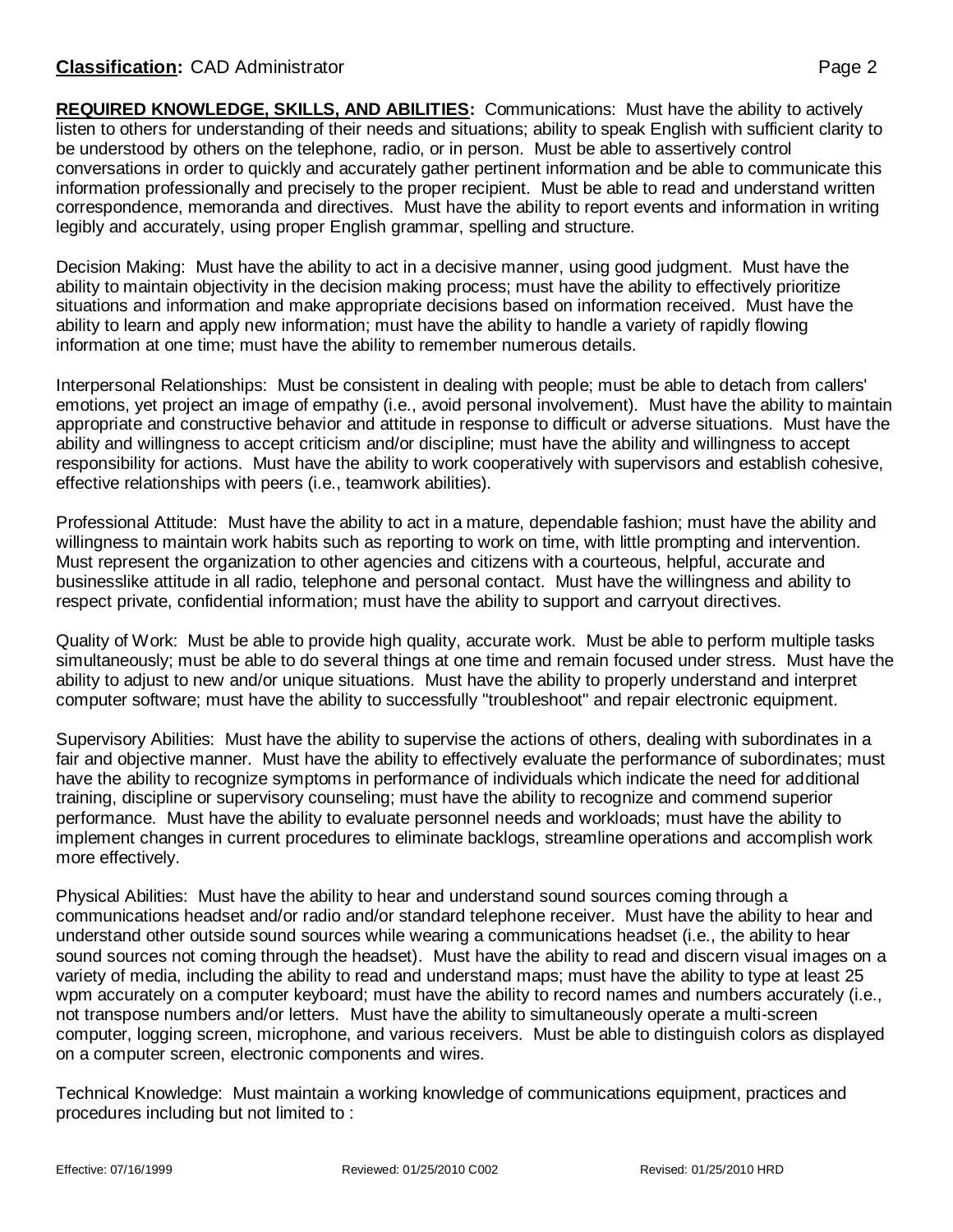## **Classification:** CAD Administrator **Page 3**

Knowledge of the MSHP CAD system.

Knowledge of the operating system that supports the MSHP CAD system.

Knowledge of functions and operation of radio console, telephone console, teletype, call logging recorder, data entry, fax machine and other station equipment.

Kowledge of Patrol's dispatch operation and dispatches (broadcasts), via a radio console.

Knowledge of basic telephone and radio techniques/procedures for dispatching response units and handling incoming emergency and nonemergency calls.

Knowledge of the procedures for broadcasting potentially dangerous information.

Knowledge of the laws and restrictions for accessing and dispensing criminal history and other information obtained during the course of duty.

Knowledge of FCC rules and regulations applicable to radio broadcasts.

Knowledge of basic law enforcement complaint/dispatching terminology and codes.

Knowledge of proper responding agencies for various types of calls.

Knowledge of proper use of MULES and associated computer systems and functions.

Knowledge of geographical area the Troop Communications Center serves.

Knowledge of Communications Division policies and procedures and the proper preparation of required reports, logs and forms.

Knowledge of methods, tools and practices used in the maintenance and repair of electronic and communications equipment.

Knowledge of visual aid equipment such as overhead projectors, video cameras, VCR's, P.A. systems, video conferencing systems, etc.

Ability to operate basic office equipment as detailed in the description of duties.

Ability to handle restricted and confidential information in a professional manner and maintain the information as such.

Ability to communicate in English clearly and concisely, both orally and in writing.

Ability to establish and maintain harmonious working relations with others.

Ability to work with material that may be of a sexual nature relating to criminal activity (e.g., written material, photographs, and/or verbal language, etc.).

Ability to work hours as assigned to include all shifts of a 24-hour day period and be available for emergency call-in overtime.